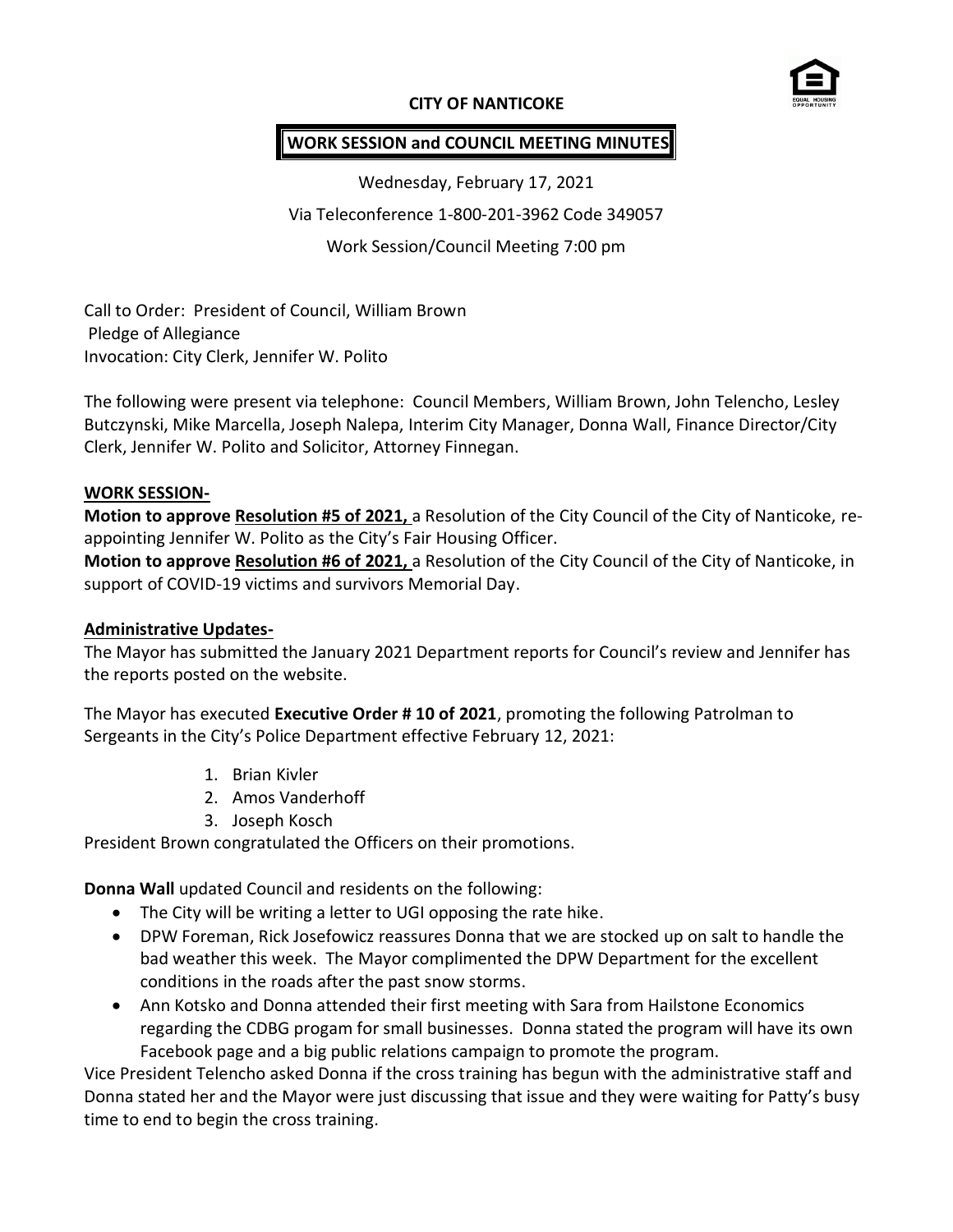**A Motion** was made by Councilmember Telencho seconded by Councilmember Marcella to adjourn the work session. Motion carried unanimously.

**REGULAR MEETING** Comments from the Public agenda items only.

None

**Old Business**

**None**

# **New Business**

**A Motion** to approve the February 3, 2021 minutes was made by Councilmember Marcella seconded by Councilmember Butczynski.

Motion carried unanimously.

**A Motion** to approve the payment of the bills in the amount of \$295,353.09 (Payroll(s) \$97,972.25 and Payables \$197,380.84) was made by Councilmember Nalepa seconded by Councilmember Telencho. Motion carried unanimously.

**Motion to approve Resolution #5 of 2021,** a Resolution of the City Council of the City of Nanticoke, reappointing Jennifer W. Polito as the City's Fair Housing Officer was made by Councilmember Marcella seconded by Councilmember Telencho.

Motion carried unanimously.

**A Motion to approve Resolution #6 of 2021,** a Resolution of the City Council of the City of Nanticoke, in support of COVID-19 victims and survivors Memorial Day was made by Councilmember Butczynski seconded by Councilmember Nalepa.

Motion carried unanimously.

President Brown asked for a moment of silence in remembrance for all the people who have lost their lives to COVID- 19 especially the 33 people who were from the City of Nanticoke.

# **COMMENTS FROM THE PUBLIC –**

**None**

**Correspondence-None**

# **Announcements-**

City of Nanticoke Council meetings will remain virtual for the March 3, 2021 and March 17, 2021 meetings.

# **Councilmember Comments-**

Vice President john Telencho congratulated the Police Officers who have been promoted to Sergeants. Vice President Telencho asked Attorney Finnegan if there will be a discussion with the County regarding any questions that Council may have concerning the solid waste and recycling plan because he has a few. Attorney Finnegan was unsure if a discussion could be arranged but he will look into it. Donna Wall asked Vice President Telencho to stop in and she will call the County to address any questions he may have.

Councilmember Butczynski congratulated the Police Officers who have been promoted to Sergeants. Councilmember Marcella congratulated the Police Officers who have been promoted to Sergeants.